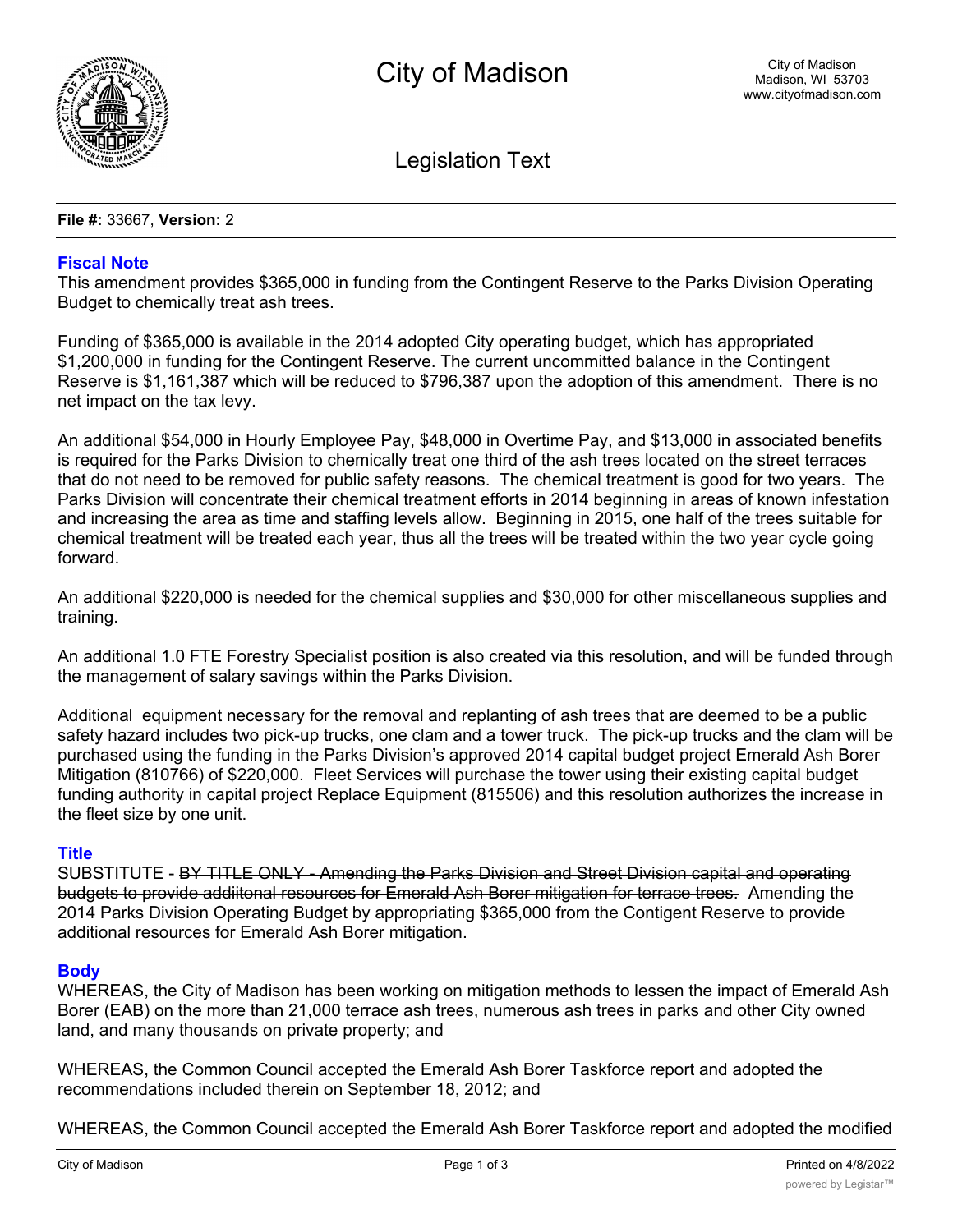### **File #:** 33667, **Version:** 2

recommendations including treatment standards (e.g. 10" minimum size) in September 2013; and

WHEREAS, the EAB has been confirmed in the City of Madison and Dane County; and

WHEREAS, both Parks and Streets will require additional resources to adequately respond to the EAB pursuant to the recommendations of the report; and

WHEREAS, The Streets Division anticipates significant future costs for stump grubbing, brush collection, and brush processing. Some of the brush collection and brush processing will be for privately owned trees. The Division plans to request an additional 16 FTE positions over the next two to three years, along with added funding for overtime and Fleet Service expenses. These costs may total as much as \$1,500,000 by 2016. It is anticipated that most of the EAB related costs for terrace trees will be capitalized (that is, funded through the capital budget), along with Parks expenses for ash tree removal and replacement, as the new trees would have expected useful lives of several decades. This higher level of funding would not be perpetual, but would rather be necessary for the estimated eight to ten years required for removal of all ash trees untreated with chemicals. Funding will be requested as necessary though the normal 2015 and future year capital and operating budget processes; and

WHEREAS, the Parks Division is planning to chemically treat 1/3 of the eligible terrace trees in 2014 at a cost of approximately \$365,000, including some initial start-up costs and the 2015 Operating Budget request will include funding sufficient to treat 1/2 of the eligible terrace trees; and

WHEREAS, the 2015 Parks Operating Budget request will also include the creation of, and funding for, 1.0 FTE Equipment Operator 3; 2.0 FTE Arborist 2; and 4.0 FTE Arborist 1 permanent positions focused on EAB Mitigation in the City and funded via billings to the capital project for removal and replacement of ash trees; and

WHEREAS, the 2015 Parks Capital Budget request will include funding sufficient to cover the expenses for the additional staff and the costs to procure trees to replace removals in a timely manner; and

WHEREAS, the impact of this amendment and corresponding funding authority not being adopted is that Parks would use existing capital funding of \$220,000 to chemically treat 1/6<sup>th</sup> of eligible terrace trees, Parks would not order any of the equipment needed to be in place for a more robust removal and replacement program in 2015 including not adding the additional Forestry Specialist position, which is critical to the overall operation of removal and replanting of terrace trees; and

NOW, THEREFORE, BE IT RESOLVED, that the Fleet Services Superintendant is authorized to increase the fleet size by one unit, consisting of one additional tower truck to be purchased by the use of funds available in the 2014 Fleet Service Capital Budget "Replace Equipment" Project #815506.

BE IT FURTHER RESOLVED, that the 2014 Parks Division Operating Budget, Permanent Salary Detail be amended to include an additional 1.0 FTE Forestry Specialist (16-15) position to be filled no earlier than August 31, 2014.

BE IT FURTHER RESOLVED, that the 2014 Parks Division Operating Budget and the City Contigent Reserve Budget be amended by appropriating \$365,000 from the contigent reserve to the Parks Division Operating Budget to provide additional resources for Emerald Ash Borer mitigation to the following accounts:

\$54,000 GN01-51200-613000 - Hourly Wages \$48,000 GN01-51300-613000 - Overtime \$13,000 GN01-52000-613000 - Fringe Benefits